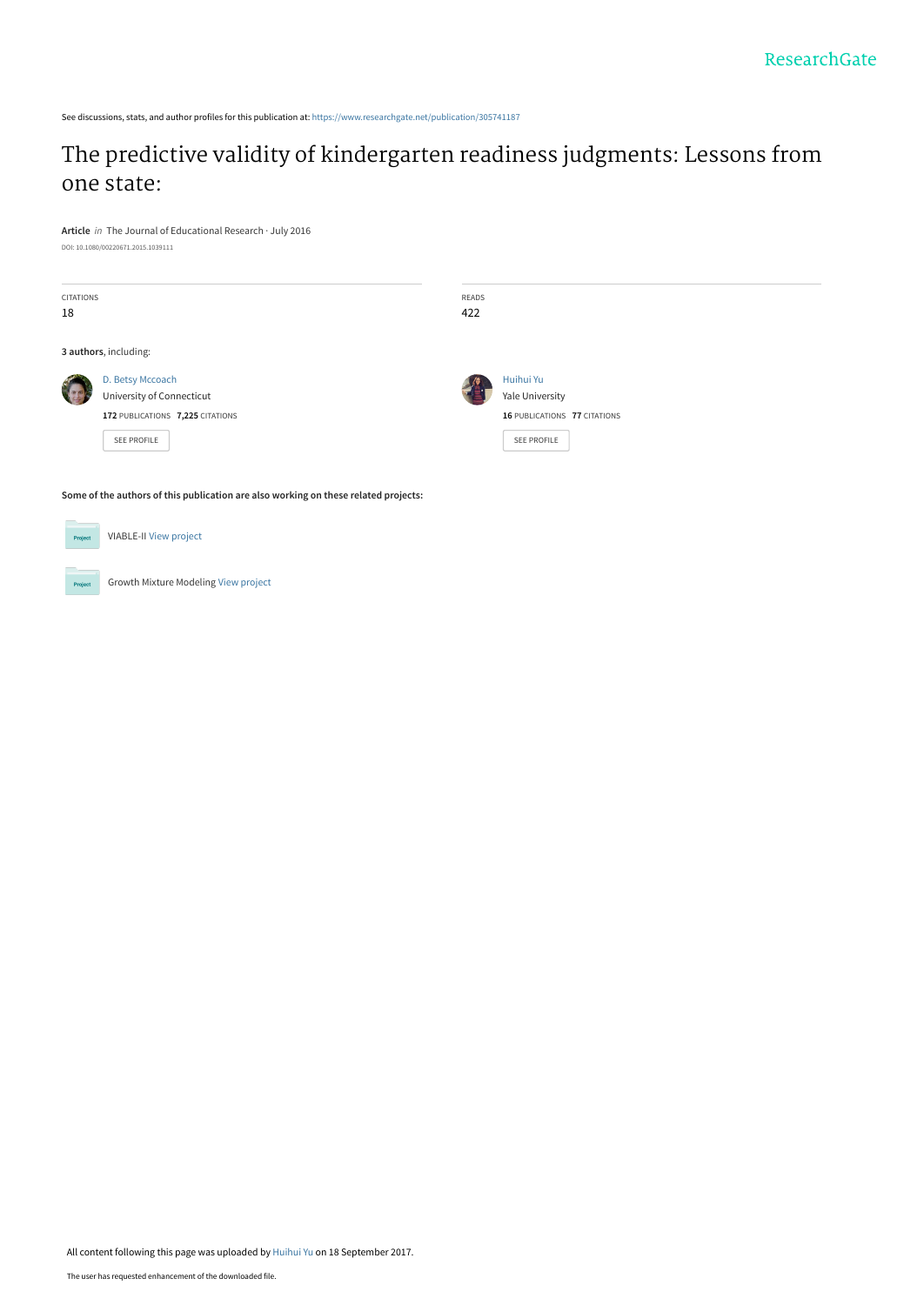

**The Journal of Educational Research**

**ISSN: 0022-0671 (Print) 1940-0675 (Online) Journal homepage:<http://www.tandfonline.com/loi/vjer20>**

# **The predictive validity of kindergarten readiness judgments: Lessons from one state**

**Jessica Goldstein, D. Betsy McCoach & HuiHui Yu**

**To cite this article:** Jessica Goldstein, D. Betsy McCoach & HuiHui Yu (2017) The predictive validity of kindergarten readiness judgments: Lessons from one state, The Journal of Educational Research, 110:1, 50-60, DOI: [10.1080/00220671.2015.1039111](http://www.tandfonline.com/action/showCitFormats?doi=10.1080/00220671.2015.1039111)

**To link to this article:** <http://dx.doi.org/10.1080/00220671.2015.1039111>

|  | -- |  |
|--|----|--|
|  |    |  |
|  |    |  |
|  |    |  |

Published online: 28 Jul 2016.



 $\overrightarrow{S}$  [Submit your article to this journal](http://www.tandfonline.com/action/authorSubmission?journalCode=vjer20&show=instructions)  $\overrightarrow{S}$ 

**III** Article views: 163



 $\overline{Q}$  [View related articles](http://www.tandfonline.com/doi/mlt/10.1080/00220671.2015.1039111)  $\overline{C}$ 



 $\bigcirc$  [View Crossmark data](http://crossmark.crossref.org/dialog/?doi=10.1080/00220671.2015.1039111&domain=pdf&date_stamp=2016-07-28) $\mathbb{Z}$ 

Full Terms & Conditions of access and use can be found at <http://www.tandfonline.com/action/journalInformation?journalCode=vjer20>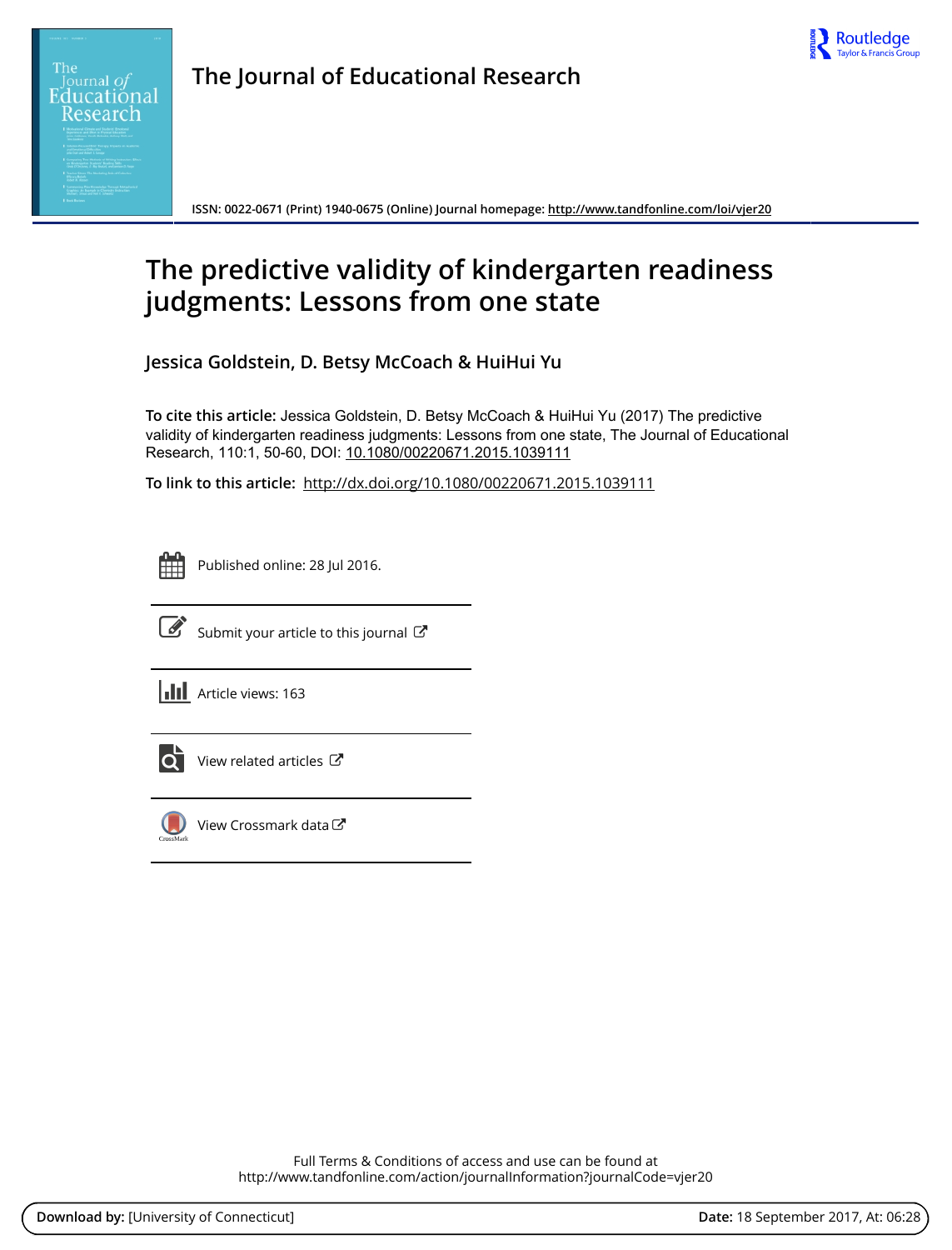# The predictive validity of kindergarten readiness judgments: Lessons from one state

Jessica Goldstein, D. Betsy McCoach, and HuiHui Yu

Department of Educational Psychology, University of Connecticut, Storrs, Connecticut, USA

#### ABSTRACT

Recent federal investments in early childhood assessment systems are the result of a national need for developmentally appropriate, psychometrically sound instruments to monitor young children and evaluate the effectiveness of their learning programs. In this paper, we examined the association between teachers' perceptions of their students at the start of kindergarten and academic achievement in Grade 3 with hierarchical linear modeling using state-level data from nearly 30,000 students. The analyses showed that such an association exists even after accounting for student-level and school-level demographic variables and is moderated by the percentage of free-lunch-eligible students in a given school. Implications of these findings related screening and assessment at kindergarten entry are discussed.

ARTICLE HISTORY

Received 10 July 2014 Revised 12 March 2015 Accepted 3 April 2015

**KEYWORDS** Assessment; early childhood; validity

Early childhood education in the United States is on the brink of great change. As of January 2014, over \$1 billion in federal Race to the Top Early Learning Challenge grants were awarded to 20 states for the development and enhancement of comprehensive early childhood assessment systems (CECAS). The National Research Council ([2008\)](#page-11-0) defined a CECAS as a network of developmental screening measures, formative assessments, measures of environmental quality, measures of the quality of adult-child interactions, and a kindergarten entry assessment. In September 2013, the U.S. Department of Education awarded more than \$15 million in Enhanced Assessment Grants (EAGs) to three state education agencies for the development or enhancement of kindergarten entry assessments. These federal investments are the result of a national need for developmentally appropriate, psychometrically sound instruments to monitor young children and evaluate the effectiveness of their early childhood learning programs. The purpose of this paper is to explore the predictive validity of a single indicator of kindergarten readiness using existing state data. Specifically, we examine the association between teacher judgments of their students at kindergarten entry and the Grade 3 achievement of those same students as measured by one state's summative assessment.

# A focus on kindergarten entry

#### Current policy

Kindergarten marks a transition point for children as they move from early learning and development settings to the K–12 system. Data collected at kindergarten entry offer a cumulative glimpse into children's early experiences and offer both a baseline for kindergarten instruction and for measuring future progress. Kindergarten entry assessments

(KEA) are designed to be administered by classroom teachers as they begin to understand their students. Federal funding competitions were recently designed to ensure a level of uniformity to KEAs across the nation. Specifically, the Race to the Top Early Learning Challenge required that each submitting state employ a KEA that: "is aligned with the State's Early Learning and Development Standards and covers all Essential Domains of School Readiness… [and] is valid, reliable, and appropriate for the target population and for the purpose for which it will be used, including for English learners and children with disabilities" (U.S. Department of Education, [2011](#page-12-0), p. 68). The federal government also required the KEAs to address the essential domains of school readiness, which are defined as language and literacy development, cognition and general knowledge (including early mathematics and early scientific development), approaches toward learning, physical well-being and motor development, and social and emotional development (U.S. Department of Education, [n.d.\)](#page-12-1).

Before the Race to the Top Early Learning Challenge, 25 states required universal assessments of kindergarten students (Stedron & Berger, [2010](#page-12-2)). Definitions of the knowledge and skills measured at kindergarten entry varied within that set of states. Eleven states required schools to use specific instruments to address all five essential domains of school readiness. Slightly less than half of the states required specific instruments specifically for the evaluation of early literacy. The remaining states required neither a multidimensional measurement of readiness nor the use of a particular instrument. Also noteworthy, several of the states designed custom readiness measures based on teachers' observations of children's skills and abilities across multiple domains for the purpose of reporting aggregate data. One such readiness measure based on teacher observation is the foundation of this study.

CONTACT Jessica Goldstein @ jessica.goldstein@uconn.edu @ Department of Educational Psychology, University of Connecticut, 249 Glenbrook Road, Storrs, CT 06269.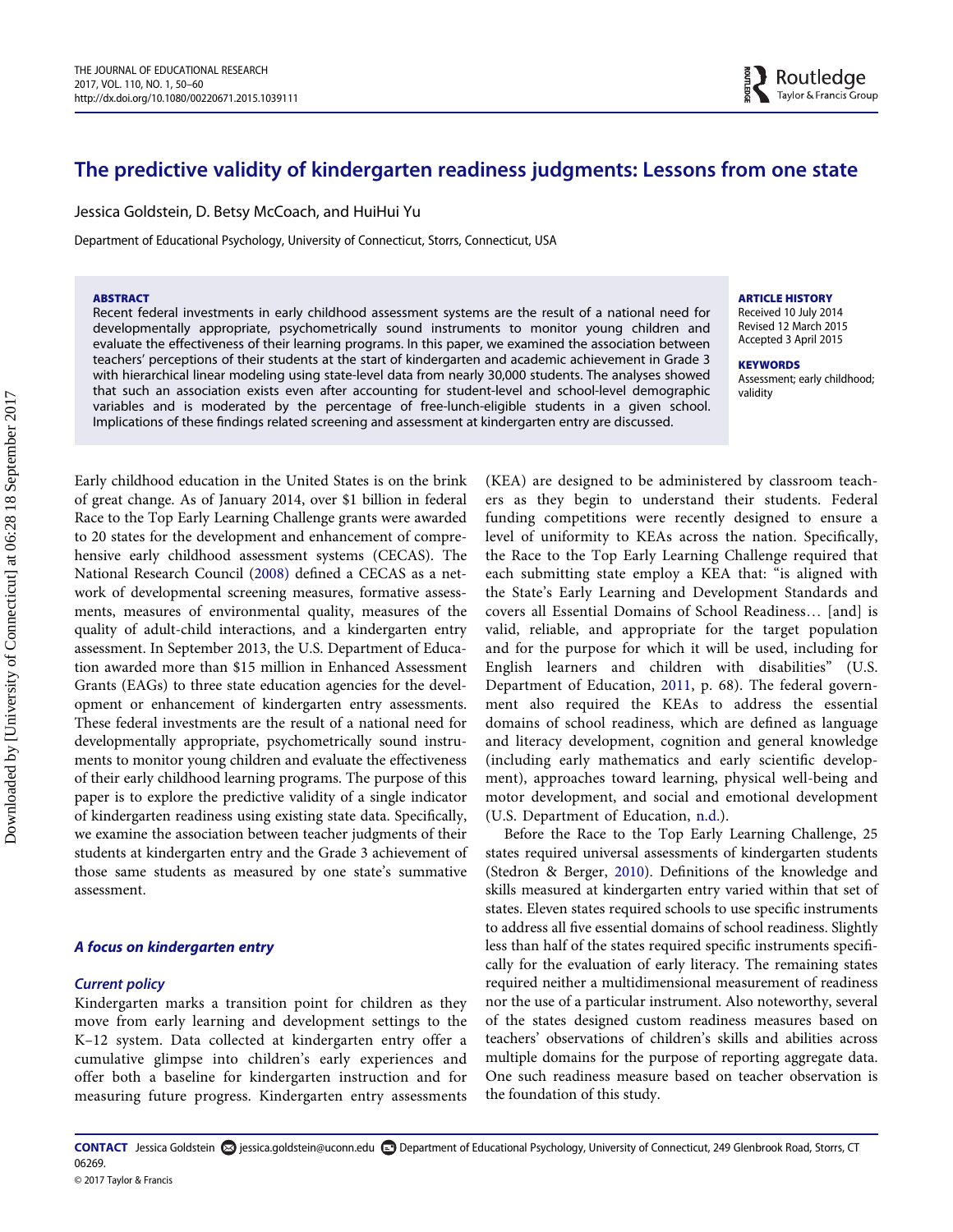#### Early learning skills as predictors of later outcomes

The unprecedented federal investment in CECAS and kindergarten entry assessments is a response to a growing body of research that learning and development in the early years is the foundation for future educational achievement (Alexander & Entwisle, [1988](#page-10-0), [1996;](#page-10-1) Bowman, Donovan, & Burns, [2001](#page-10-2); Duncan et al., [2007;](#page-11-1) Neuman & Dickinson, [2001](#page-11-2); Saluja, Scott-Little, & Clifford, [2000\)](#page-11-3). Differences in academic performance begin early and persist, and perhaps worsen, over time. One early study found that 88% of students identified as poor readers in Grade 1 were also considered poor readers in fourth grade (Juel, [1988](#page-11-4)). More recently, Sabol and Pianta [\(2012\)](#page-11-5) identified associations between social-emotional skills at 54 months of age and achievement in fifth grade in one study of 944 children. Other studies have found that early reading problems persisted into high school (Francis, Fletcher, Shaywitz, Shaywitz, & Rourke, [1996](#page-11-6); Shaywitz et al., [1999](#page-11-7)). These patterns exist in mathematics as well. An achievement gap in mathematics can be seen in children as young as age three (Case & Griffin, [1990;](#page-10-3) Jordan, Huttenlocher, & Levine, [1992](#page-11-8)), and the effects of this gap linger not only through kindergarten and Grade 1, but can persist into middle and high school (Berkner & Chavez, [1997;](#page-10-4) Braswell et al., [2001](#page-10-5); Denton & West, [2002](#page-11-9); Entwisle & Alexander, [1993;](#page-11-10) West, Denton, & Reaney, 2001). Gaps in the academic skills of Black and Hispanic children as compared to White children are evident even before children enter elementary school (Fryer & Levitt, [2006;](#page-11-11) Haskins & Rouse, [2005](#page-11-12); Loeb, Bridges, Bassok, Fuller, & Rumberger, [2007](#page-11-13)). At the start of kindergarten, Hispanic children have been found to be less ready for school than White or Black students (Duncan & Magnuson, [2005](#page-11-14); Fryer & Levitt, [2004](#page-11-15); Reardon, [2003](#page-11-16); Rumberger & Arellano, [2004;](#page-11-17) Zill, Collins, West, & Hausken, [1995\)](#page-10-6). More recent data from the federal Early Childhood Longitudinal Study—Kindergarten Class of 2010–2011 showed that Asian and White first-time kindergarteners had higher reading and mathematics scores than Black, Hispanic, Native Hawaiian/Pacific Islander, and American Indian/Alaska Native students (Mulligan, Hastedt, Carroll, & Carlivati, [2012](#page-11-18)). Several studies have examined the predictive associations between skills at kindergarten entry and later achievement with large data sets. Hair, Halle, Terry-Humen, Lavelle, and Calkins ([2006\)](#page-11-19) used Early Childhood Longitudinal Study—Kindergarten Class of 1998–1999 (ECLS-K) to examine how patterns of school readiness predict first-grade outcomes. The analyses showed that children with social and emotional or health risks performed worse on Grade 1 academic outcomes while children with more positive developmental profiles had better outcomes. In a similar study, Halle, Hair, Burchinal, Anderson, and Zaslow ([2012\)](#page-11-20) analyzed data from the National Institute of Child Health and Human Development's Study of Early Child Care and Youth Development (NICHD SECCYD) and the ECLS-K to identify associations between skills at school entry and later school success. They found that children who entered with stronger school readiness skills tended to maintain their advantage over time, while children who entered with lower school readiness skills tended to maintain their relative

disadvantage over time. Further, they found a domainrelated association for the predictions. Specifically, mathematics skills at kindergarten entry were most predictive of subsequent mathematics skills and entry-level social skills provided the best prediction of later social skills.

#### Research on teacher judgments of academic skills

#### Predictive validity of teacher judgments

What does validity look like when the teacher serves as the assessor in a classroom of young children? Assessments of young children require independent assessors or knowledgeable raters such as teachers or parents. Independent assessors often prove too costly for large-scale assessment programs. Teachers have a familiarity with students that facilitates the data collection process and can be enhanced by the process of administering the assessment (Early Childhood Education Assessment-State Collaborative on Assessment and Student Standards, [2011](#page-11-21); Scott-Little, Kagan, & Clifford, [2003\)](#page-11-22).

Judgment accuracy is particularly critical in assessments for young children, which are designed to identify and support children who have potential learning problems and who may need special programs (Barnett, Macmann, & Carey, [1992;](#page-10-7) Lidz, [1983;](#page-11-23) Tramontana, Hooper, & Selzer, [1988\)](#page-12-3). Though teacher judgment is a critical component of early childhood assessment, the literature lacks large-scale, empirical study of the issue. Several studies of teacher judgments with smaller samples are based on the use of curriculum-based measurement (CBM), which provides both direct and peer-independent estimates of students' skills in basic content areas. Begeny, Eckert, Montarello, and Storie ([2008\)](#page-10-8) analyzed data from 10 teachers of 87 first-, second-, and third-grade students from a suburban school in the northeast and found that teacher judgments were accurate predictors for students with strong oral fluency, but teachers had more difficulty when students had average to low oral reading fluency skills. Hamilton and Shinn ([2003\)](#page-11-24) specifically found that teachers overestimated the performance of lower achieving students in a study of 66 third-grade students. Other CBM researchers found a similar trends (Bates & Nettleback, [2001](#page-10-9); Feinberg & Shapiro, [2003,](#page-11-25) [2009\)](#page-11-26). Feinberg and Shapiro ([2009\)](#page-11-26) also found that teacher estimates of their students' skills were based on the relative standing of individual students, rather than an evaluation against established benchmarks in a study of 74 teachers and 148 students. These studies focus on the primary grades and are based on small sample sizes. Studies of the predictive validity of kindergarten teacher judgments with larger sample sizes are needed.

There is some promising research to support teacher identification of risk in the early years of schooling with other instruments. Demaray and Elliott ([1998\)](#page-11-27) studied relationships among data from the Academic Competence Scale of the Social Skills Rating System–Teacher version (Gresham & Elliott, [1990](#page-11-28)), the Kaufman Test of Educational Achievement, Brief Form (K-TEA; Kaufman & Kaufman, [1985\)](#page-11-29), and a researcherdeveloped questionnaire with a sample of 12 teachers and 47 students. Similar to research on the CBM measures, the researchers found that while teachers can accurately judge student performance, they tended to be more accurate for highachieving students. Martin and Shapiro ([2011\)](#page-11-30) found that while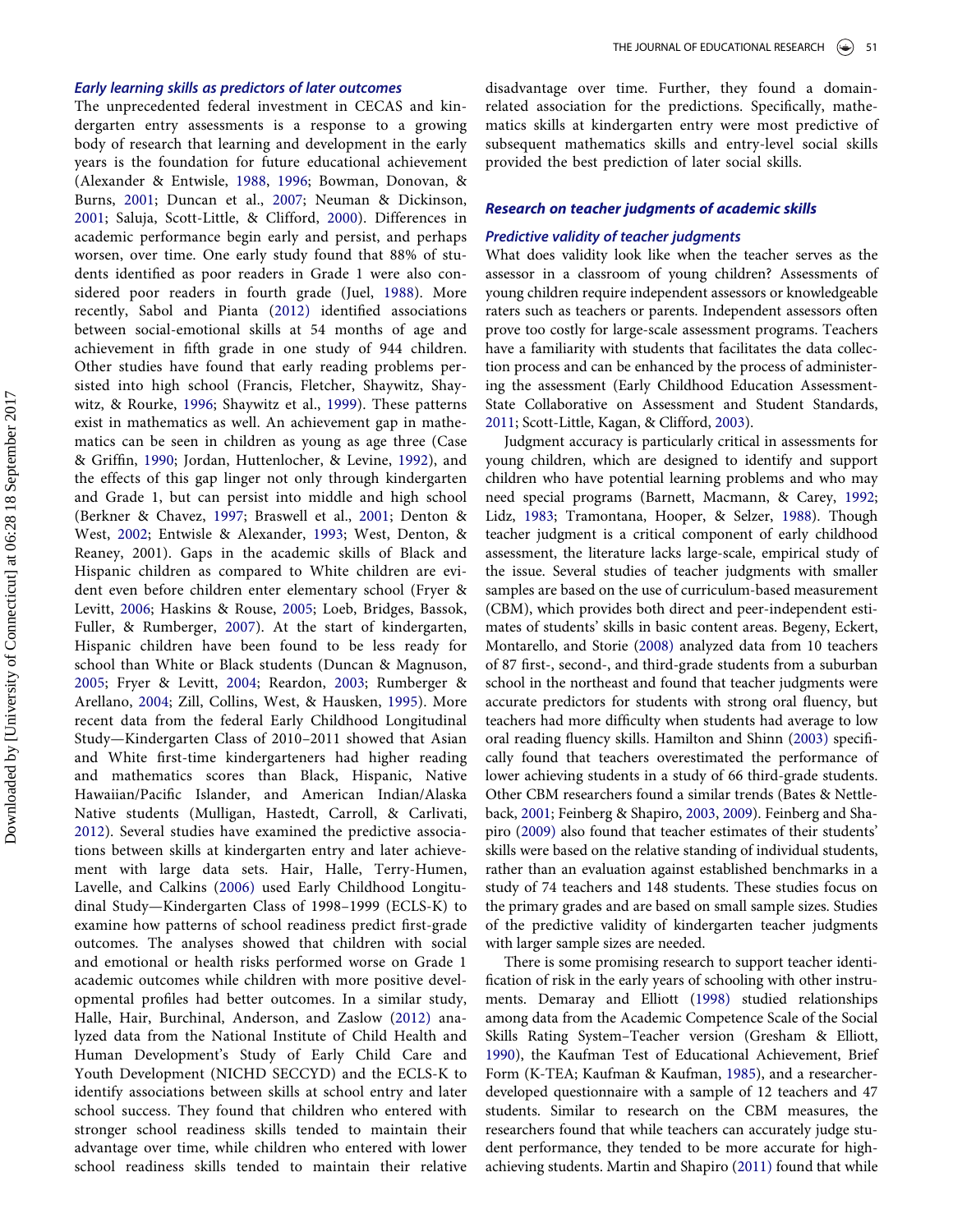teachers were accurate judges of their student performance on a Dynamic Indicators of Basic Early Literacy Skills (DIBELS) measure, teachers were more accurate for lower achieving students. The authors suggest this shift from the earlier literature is the result of "strong momentum driving educators toward more awareness of the importance of early literacy skills" (p. 353). Speece et al. [\(2011\)](#page-12-4) studied reading accuracy, fluency, growth, and teacher ratings from 257 students in 16 classrooms to develop a screening measure for the identification of firstgrade students at risk for reading difficulty. The authors noted that universal screening measures must be both valid and efficient in that they are quick and easy to administer and few are available. Their analyses identified that kindergarten teacher judgment accounted for the largest proportion of the variance in the prediction of reading risk status in Grade 1. Similarly, Teisl, Mazzocco, and Myers ([2001](#page-12-5)) found that kindergarten teacher ratings of concern were associated with Grade 1 academic achievement and recommended that teacher ratings be used to determine which children receive screening measures to enhance the identification students at risk for a learning disability. Though these studies suggest a trend that early childhood educators are accurate in their identification of students at risk, large-scale, empirical study is needed to demonstrate the validity of screening measures based on early childhood educator judgment as programs begin to integrate such measures into their early childhood assessment systems.

#### Student demographics and teacher judgments

The influence of demographic variables on teacher judgments as young children start school is important and not widely studied. Ready and Wright [\(2011\)](#page-11-31) presented a complex picture of the influence of context using hierarchical linear modeling with data from the ECLS-K. These authors found that teachers in higher achieving and higher SES classrooms tended to overestimate their students' abilities and teachers in lower achieving and lower SES contexts more often underestimate their students' abilities. Classroom context and teacher accuracy had stronger associations in lower socioeconomic status classrooms. Moreover, the analyses showed that the relationship between the context in which the teacher worked and the accuracy of their judgments was stronger than any association between the teachers' own social background and the accuracy of their judgments. This work is the lone large-scale analysis of teacher perceptions of students' skills in kindergarten at the time of this writing.

Other recent studies suggest contextual effects on teacher judgments. Children of lower socioeconomic status (SES) are more likely to be retained in kindergarten (Burkam, LoGerfo, Ready, & Lee, [2007](#page-10-10)) and placed into lower level ability groups, even after controlling for sociodemographic background and measured academic ability (Tach & Farkas, [2006](#page-12-6)). Beswick, Douglas Willms, and Sloat [\(2005\)](#page-10-11) also found that kindergarten teacher ratings were influenced by gender, maternal education level, and behavior. Mashburn and Henry ([2004\)](#page-11-32) compared preschool and kindergarten teacher ratings of children's kindergarten readiness, academic skills, and communication skills with direct assessments of these skills. The authors found that student demographic characteristics were influential of teacher ratings. Specifically, boys and younger children had lower ratings from both preschool and kindergarten teachers. Family characteristics were associated with kindergarten teacher ratings. The authors found that children whose families received welfare had lower ratings than children whose families did not receive welfare. Also, African American children had higher teacher ratings than White children. More studies are needed.

#### The present study

Large-scale study of the predictive validity of kindergarten teacher ratings is needed. Current early childhood policy points to the importance of screening measures at kindergarten entry. Early identification of academic risk continues to be an issue for educators, and further study of the validity of teacher judgment at the start of formal schooling is needed. The research presented here is part of a larger validation of one state's inventory of students' skills at the start of their kindergarten year (Goldstein, Eastwood, & Behuniak, [2014](#page-11-33); Goldstein & McCoach, [2011](#page-11-34)). The validation data allowed for a large-scale evaluation of association between teacher ratings at the start of kindergarten and achievement on a Grade 3 summative assessment in a multilevel context, answering a call from the National Research Council [\(2008\)](#page-11-0) for such studies. Specifically, our research question was: Are teacher judgments of students' skills at the start of kindergarten associated with achievement on the Connecticut Mastery Test in Grade 3, accounting for the multilevel nature of the data?

#### Method

#### Participant characteristics

This study was an exploration of two assessments: the Kindergarten Entry Instrument (KEI; Connecticut State Department of Education, [n.d.\)](#page-11-35) and the Connecticut Mastery Test (CMT; Hendrawan & Wibowo, [2012](#page-11-36)). Both measures are described in the next section. The data set for the KEI was complete. There were many cases for which there was no match to Grade 3 CMT data in 2011. Reasons for the missing data include student mobility outside the state or to private school settings as well as student retention or early promotion. In addition, there were also some match field issues including flawed state student identification data and name changes (for the cases that had to be matched on name). All cases for which matches of KEI and CMT data could be confirmed were used in the analyses. Of the 37,048 students for whom there were KEI data, Grade 3 CMT data were available for 29,845 students. These students were nested in 571 elementary schools. On average, there were 65 students in each school. Teacher- and program-level data were unavailable for these analyses.

In 2007, demographic data were collected for the kindergarten students. Of the 37,048 students, 48% were girls, 36% were eligible for free or reduced-price lunch, 31% were minority students, 5% were English language learners, and 10% were eligible for special education services. The research team received available 2011 CMT data for all students who were kindergartners in 2007; demographic data were not reissued.

#### Instrumentation

Two state-level data sets from a single cohort of students were used in this analysis: Connecticut's KEI from 2007 and the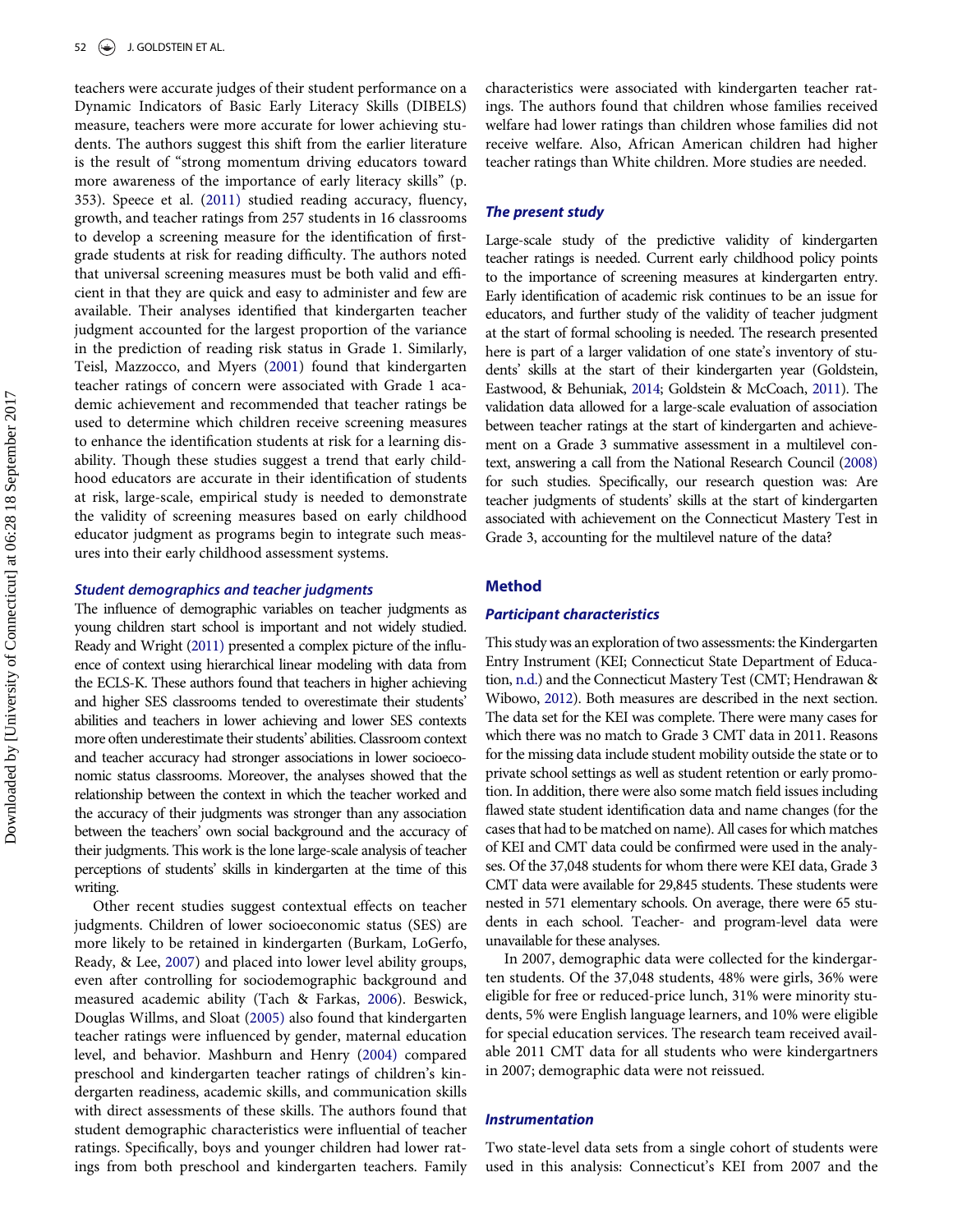CMT for the same group of students in spring of their Grade 3 year, in 2011. Kindergarten teacher judgments of students' skills were defined by Connecticut's KEI. CMT data were the outcome variable. Both measures are reviewed subsequently.

#### KEI

In 2005 and 2006, the State of Connecticut passed legislation requiring the implementation of a statewide developmentallyappropriate assessment that "measures a child's level of preparedness for kindergarten."In response to this legislation the Connecticut State Department of Education developed the KEI, which was designed to provide a statewide snapshot of the skills students demonstrate, based on teachers' observations, at the beginning of the kindergarten year. The KEI is a rating form of six domains: Language, literacy, numeracy, physical/motor, creative/aesthetic, and personal/social. Each domain is defined by three to five specific indicators. The content of the inventory was selected to represent the most important skills that students need to demonstrate at the beginning of the kindergarten year based on Connecticut Preschool Curriculum Framework and State Curriculum Standards for language arts and mathematics in use at that time. A group of preschool and kindergarten teachers, representing urban and suburban districts, special education, and English language learners, reviewed the indicators and provided the Department of Education with their recommendations on the appropriateness of the indicators for a measure of this nature. The indicators that were selected for the Inventory are a result of the input from this committee. KEI results are currently collected for every public school kindergarten student through an electronic statewide data collection system. The instrument was first used in the fall of 2007 and is available for review in the Appendix.

By the end of October, each kindergarten teacher is required to classify the students in his/her class(es) into three performance levels by domain (i.e., each teacher assigns ratings to each student on each of six domains). Teachers are asked to assign a rating from 1 to 3 based on the consistency with which the student demonstrates the skills and the level of instructional support required for skill demonstration. A rating of 3 is used for students who consistently demonstrate the skills in the specified domain and require minimal instructional support. Students who receive a rating of 2 inconsistently demonstrate the skills in the specified domain and require some instructional support. A rating of 1 is used for students who demonstrate emerging skills in the specified domain and require a large degree of instructional support.

<span id="page-5-0"></span>The joint American Educational Research Association, American Psychological Association, and the National Council on Measurement in Education Standards for Educational and Psychological Testing (1999) guided validation of the KEI. The studies addressed two broad themes: The relationship of the KEI to other measures of academic achievement and the structure of the indicators used to define each domain. The dimensionality of the teacher ratings was also investigated through exploratory and confirmatory factor analyses (Goldstein & Behuniak, [2010](#page-11-37); Goldstein & McCoach, [2011](#page-11-34)) and teacher focus groups (Goldstein & McCoach, [2011](#page-11-34)). Hierarchical linear modeling was used to demonstrate the association between teacher ratings on the KEI with kindergarten retention (Goldstein, Eastwood, & Behuniak, [2014\)](#page-11-33) and proficiency on

the state's summative assessment in Grade 3 (Goldstein, Behuniak, & Eastwood, [2011](#page-11-38); Goldstein & Behuniak, [2011](#page-11-38)). Analyses of the association between the KEI and the state's summative assessment, the CMT, formed the foundation for this study.

The KEI was designed to produce a global snapshot of the state's students as they started kindergarten. Though the teachers render judgments across six domains, the data are unidimensional. For this sample, the data show high correlations among the ratings (see [Table 1](#page-5-0)). Eigenvalues from an exploratory factor analysis of these ratings also suggest a unidimensional measure which accounts for 78.7% of the variance in the language rating, 84.7% of the variance in literature, 85.7% for numeracy, 73.1% for physical/motor, 77.8% for creative/aesthetic, and 70.7% for personal/social. Other model fit indices support good fit for the one-factor model (comparative fit index = .98; Tucker-Lewis index = .97; standardized root mean square residual  $= .06$ ). Chi-square statistics and root mean square error of approximation were not considered as measures of model fit because of the exceptionally large sample size ( $n = 37,048$ ). Cronbach's alpha (.91) was calculated as a measure of reliability for the single factor.

In this study, we created a single variable to represent teachers' global perceptions of students as they began kindergarten. The analyses focus on the association between this global perception and Grade 3 reading achievement. A variable named KEISum was created as the sum total of the teacher ratings across the six domains to represent a global measure of teacher judgment of a student's skills at the start of kindergarten. This sum score had a minimum of 6 (which indicates that a student received 1s on each of the six domains) and a maximum of 18 (which indicates that a student received 3s on each of the six domains). While the summary measure leads to some loss of information about strengths and weaknesses across the individual domains, we believe these summed ratings present a greater level of differentiation than the restricted range of the trichotomous rating format of the KEI as designed. At the student level, the mean KEISum was 13.04 ( $SD = 3.65$ ) and the school mean KEISum was 13.00 ( $SD = 2.01$ ). The school mean KEISum was significantly negatively correlated with the percentage of free lunch eligible students in the school ( $r = -.48$ ), the percentage of minority students ( $r = -.45$ ), the percentage of English language learners ( $r = -.30$ ), and the percentage of students eligible for special education services ( $r = -.15$ ).

KEISum was group-mean-centered to allow for comparisons within schools. In this study, the data were grouped by school. In group mean centering, the school's mean is subtracted from the score for each student in that school. As such, the transformed score captures a person's standing relative to his or her school (McCoach, [2010\)](#page-11-39). Then the school aggregate KEI rating was added as a variable at the school level to ensure that the between school

Table 1. Spearman's rho correlations among domain ratings ( $n = 37,048$ ).

| Domain                                                               | Language                                     | Literacy                             | Numeracy                     | Physical             | Creative     | Personal |
|----------------------------------------------------------------------|----------------------------------------------|--------------------------------------|------------------------------|----------------------|--------------|----------|
| Language<br>Literacy<br>Numeracy<br>Physical<br>Creative<br>Personal | 1.00<br>0.71<br>0.70<br>0.60<br>0.62<br>0.67 | 1.00<br>0.79<br>0.57<br>0.56<br>0.55 | 1.00<br>0.61<br>0.59<br>0.57 | 1.00<br>0.70<br>0.61 | 1.00<br>0.67 | 1.00     |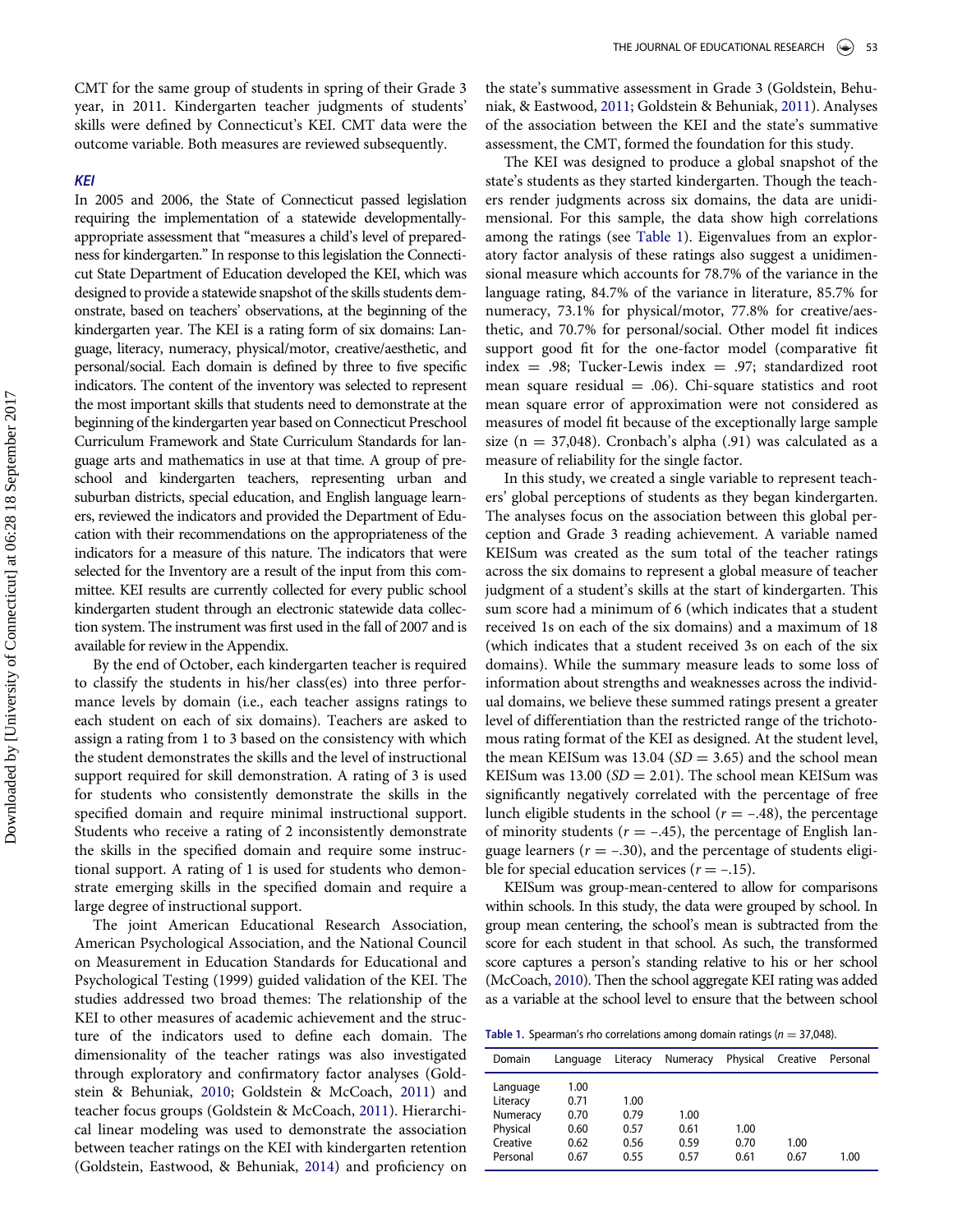<span id="page-6-0"></span>variability in KEI ratings was preserved and to facilitate comparisons among schools. The student-level predictors available to the researchers included gender, eligibility for free or reduced-price lunch (Lunch), minority status (Min), English language learner status (ELL), and eligibility for special education services (SWD). Several variables were re-coded to facilitate interpretations of the model estimates within regression-based analyses. Demographic data were recoded so that male  $= 1$ , female  $= 0$ ; eligible for free or /reduced-price lunch  $= 1$ , not eligible  $= 0$ ; English language learner  $= 1$ , non–English language learner  $= 0$ ; and minority  $= 1$ , nonminority  $= 0$ . These variables were also aggregated by school to create the set of school-level predictors. The school-level demographic variables represented the proportion of students in the school who were either eligible for free/reduced-price lunch, underrepresented minorities, English language learners, or students with disabilities receiving special education services. All of these school level variables were grand mean centered in all analyses.

#### Connecticut Mastery Test

The CMT, first administered in 1984, is Connecticut's summative assessment of students' skills and knowledge in mathematics, reading, and writing in Grades 3–8, as well as science in Grades 5 and 8. The assessment is based on content that students at each grade level can reasonably be expected to have mastered and the assessment results are used to publicly account for statewide student achievement. Students receive a score from 100 to 400 for each tested content area. Scale scores are based on the raw scores (i.e., number of points earned). These raw scores are converted to scale scores to ensure accurate comparisons of student performance across different forms of the test by adjusting for slight differences in difficulty between test forms. Equating procedures are used to ensure that a given scale score represents the same level of performance within the same grade and content area regardless of the test form. Scale scores are used to define five performance levels for each content area: advanced, goal, proficient, basic and below basic.

CMT reading, mathematics, and writing data were used as separate outcome variables in this study. The CMT reading score is comprised of three elements: the degrees of reading power (DRP) and two test sessions of reading comprehension. The DRP is a holistic, multiple-choice measure of reading ability and measures a student's ability to understand nonfiction English prose on a graduated scale of reading difficulty. The reading comprehension test sessions consist of narrative and informational passages on a variety of topics. Students respond to multiple-choice and open-ended questions after reading each passage. The DRP and the reading comprehension tests are weighted equally in deriving the overall CMT reading score. The mathematics test contains dichotomously-scored multiplechoice items, grid-in response items, and open-ended items. The writing assessment includes multiple choice items to address editing and revising skills and single prompt direct assessment of writing. Descriptive data for the sample are included in [Table 2](#page-6-0). The KEISum score for students at each performance level are included in [Table 3](#page-6-1).

<span id="page-6-1"></span>The state has an extensive body of research to support the validity of the CMT (Hendrawan & Wibowo, [2012](#page-11-36)). Thousands of classroom educators were surveyed about the appropriateness of the assessment content in 1984, 1985, and 2000. There

|  |  | Table 2. CMT 2011 data distribution. |
|--|--|--------------------------------------|
|  |  |                                      |

|                                                       |   | Scale Scores                               |     | Performance levels                         |                 |                   |                   |                   |
|-------------------------------------------------------|---|--------------------------------------------|-----|--------------------------------------------|-----------------|-------------------|-------------------|-------------------|
| Domain                                                | n | м                                          | SD. | Below basic Basic Proficient Goal Advanced |                 |                   |                   |                   |
| Reading<br>Mathematics 30,126 261.68 50.53<br>Writing |   | 29,845 243.40 40.90<br>30.623 255.05 47.61 |     | 15%<br>7%<br>7%                            | 9%<br>7%<br>10% | 15%<br>20%<br>19% | 42%<br>34%<br>41% | 19%<br>31%<br>22% |

Note. CMT data were missing for 18.7%, 19.4%, and 17.3% of the KEI data cases, for mathematics, reading, and writing, respectively.

were expert and educator reviews of the content and test items for each revision of the assessment. CMT scores were correlated with the Metropolitan Achievement Test subtests in total language, reading comprehension, mathematics concepts, and mathematics procedures. Assessment staff worked with Connecticut educators to establish score boundaries and define score-point examples and training sets. These materials were used to train item readers over several days. Readers had to qualify for assessment scoring by matching several sets of student responses prescored by Connecticut educators. Materials scored by Connecticut educators were also integrated in the assessment scoring process to check for reliability. In addition, 100% of the writing prompts and 20% of the short answer and extended response items in mathematics and reading comprehension were read twice.

#### Analyses

We studied the association between kindergarten teachers' perceptions of readiness and Grade 3 reading achievement with hierarchical linear modeling (HLM; Raudenbush & Bryk, [2002](#page-11-40)). Hierarchical linear modeling exploits the information contained in cluster samples to explain both the between- and within-cluster variability of an outcome variable of interest. Using multilevel models, predictors at both the student level (level 1), and the school level (level 2) explain the variance in the dependent variable. Further, the relationship between an independent variable and the dependent variable can randomly vary across clusters. If the relationship between a student level predictor and the dependent variable varies across schools, then we can try to explain the variability in this relationship using school-level predictors. Thus, hierarchical linear modeling allows us to simultaneously model the impact of both individual and institutional variables on the dependent variable of interest, as well as to model the cross-level interactions between higher and lower level variables on the outcome of interest (McCoach, [2010](#page-11-39)).

Before the primary analyses, an empty model was estimated to justify the use of HLM with these data estimate the degree of between school variance in the dependent variable. The

Table 3. Mean KEISum ratings for CMT reading.

| CMT performance level | Reading | <b>Mathematics</b> | Writing |
|-----------------------|---------|--------------------|---------|
| Below basic           | 11.35   | 10.85              | 10.64   |
| <b>Basic</b>          | 12.47   | 11.76              | 11.83   |
| Proficient            | 12.87   | 12.59              | 12.63   |
| Goal                  | 14.09   | 13.83              | 13.88   |
| Advanced              | 15.32   | 14.88              | 15.13   |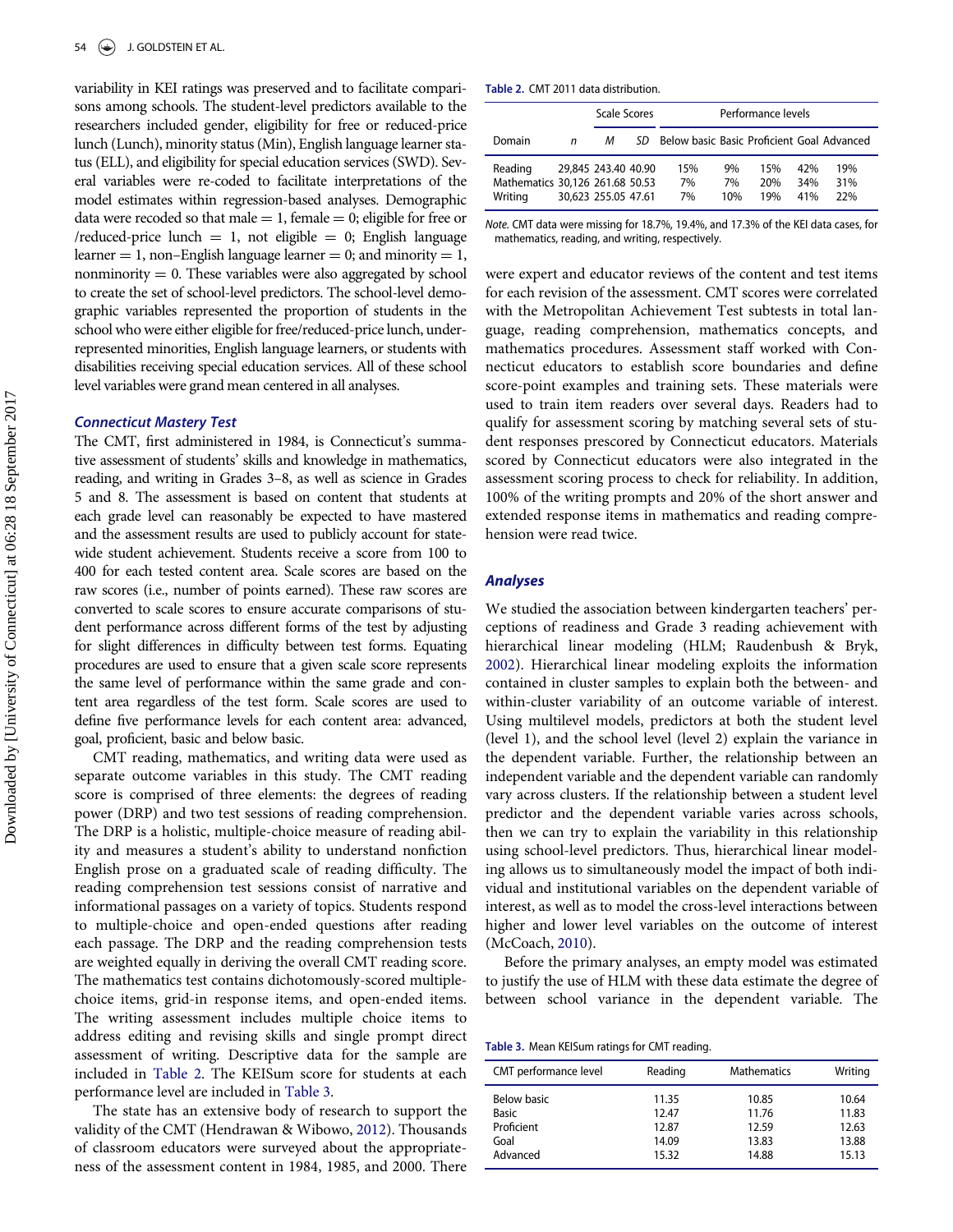outcome of interest was CMT scale score for each subject (CMT). The empty model was:

$$
CMT_{ij} = \beta_{0j} + r_{ij}
$$

$$
\beta_{0j} = \gamma_{00} + u_{0j}.
$$

The empty model allows for the calculation of the intraclass correlation coefficient (ICC), a measure of between-school variability. The ICC is calculated by partitioning the total variance into withingroup and between-group variability (ICC =  $Var_{u0}/(Var_{u0}$  +  $Var<sub>r</sub>$ ). For these data, 19% of the total variance in the CMT reading scores, 21% of the total variance in CMT mathematics scores, and 18% of the total variance in CMT writing scores is explained by the schools. This level of between-school variability warrants the use of HLM for further analysis of the data.

A contextual model was estimated to answer the research question. The contextual model allows for the estimation of the predictive utility of KEISum over and above school- and student-level covariates. Moreover, this model posited a differential influence of demographics on a relationship between KEISum and CMT. For example, there may be a stronger (or weaker) association between KEISum and CMT for schools with a higher proportion of students who receive free or reduced-price lunch. The slopes of the level 1 independent variables were estimated using random effects to account for potential between-school differences in the relationships among these variables. The model was

$$
CMT_{ij} = \beta_{0j} + \beta_{1j} (KEISum_{ij} - KEISum_{\cdot j}) + \beta_{2j} (Lunch_{ij})
$$
  
+  $\beta_{3j} (Min_{ij}) + \beta_{4j} (ELL_{ij}) + \beta_{5j} (SWD_{ij})$   
+  $\beta_{6j} (Gender) + r_{ij}$   
 $\beta_{0j} = \gamma_{00} + \gamma_{01} (MKEISum_j - MKEISum.)$   
+  $\gamma_{02} (Lunch_j - Lunch.) + \gamma_{03} (Min_j - Min.)$   
+  $\gamma_{04} (ELL_j - ELL.) + \gamma_{05} (SWD_j - SWD.) + u_{0j}$   
 $\beta_{1j} = \gamma_{10} + \gamma_{11} (MKEISum_j - MKEISum.)$   
+  $\gamma_{12} (Lunch_j - Lunch.) + \gamma_{13} (Min_j - Min.)$   
+  $\gamma_{14} (ELL_j - ELL.) + \gamma_{15} (SWD_j - SWD.) + u_{1j}$   
 $\beta_{2j} = \gamma_{20} + \gamma_{21} (Lunch_j - Lunch.) + u_{2j}$   
 $\beta_{3j} = \gamma_{30} + \gamma_{31} (Min_j - Min.) + u_{3j}$   
 $\beta_{4j} = \gamma_{40} + \gamma_{41} (ELL_j - ELL.) + u_{4j}$   
 $\beta_{5j} = \gamma_{50} + \gamma_{51} (SWD_j - SWD.) + u_{5j}$   
 $\beta_{6j} = \gamma_{60} + u_{6j}$ 

Student-level predictors were included at level 1. The KEISum scores were group-mean centered at level 1. The aggregated student-level predictors were included as school-level predictors, which were grand-mean centered. The slopes of the level 1 independent variables were treated as random and the intercept was allowed to vary randomly across schools. Cross-level interactions were also included. Cross-level interactions model the effect of level 2 variables on the relationship between level 1 variables and the outcome variable. Separate models were estimated for each of the three subjects: CMT reading, CMT mathematics, and CMT writing.

# **Results**

# Model estimates

The analysis was designed to identify an association between teachers' global perceptions of students as they begin kindergarten (KEISum) and Grade 3 achievement in reading, mathematics, and writing, accounting for the influence of student characteristics and school characteristics. The results of the models are included in [Table 4.](#page-8-0) Note that for each subject, Model A does not include KEISum at the student level or school level; the model is included for comparison purposes. The other level 1 predictors and the cross-level interactions were included to control for those variables in the predictions.

The first observation from the estimates in Model B is that KEISum is a significant predictor of Grade 3 reading achievement ( $\gamma_{10}$  = 3.93), Grade 3 mathematics achievement ( $\gamma_{10}$  = 5.14), and Grade 3 writing achievement ( $\gamma_{10} = 3.94$ ), even after controlling for student- and school-level demographics. For students who attended schools with average percentages of free lunch eligible students, minority students, English language learners, and students with disabilities, a single point increase on their KEISum rating scale at the start of kindergarten is associated with nearly 4-point increase in Grade 3 reading/writing achievement and a 5-point increase in mathematics achievement. This association translates into a Cohen's d effect size of approximately .10 standard deviation units for each point increase on the KEISum rating. The model includes parameter estimates for the effect of the level 2 variables on the slope ( $\gamma_{11}$  through  $\gamma_{15}$ ). The percentage of free lunch eligible students has an interesting impact on the association between kindergarten teachers' global perceptions of students and Grade 3 achievement across the three subjects. Specifically, there is a weaker relationship between KEISum and CMT in schools with a larger percentage of free-lunch-eligible students ( $\gamma_{12} = -1.91$  for reading;  $\gamma_{12} = -2.27$  for mathematics;  $\gamma_{12} = -3.22$  for writing). In other words, the positive association between kindergarten teacher judgments and achievement in Grade 3 is weaker in schools with larger percentages of free lunch students and stronger in schools with lower than average percentages of free lunch students. The relationship between kindergarten teacher judgments and Grade 3 achievement across subjects is not affected by the percentage of minority students ( $\gamma_{13}$ ), the percentage of English language learners  $(\gamma_{14})$ , or the percentage of students with disabilities in a given school ( $\gamma_{15}$ ) after controlling for other variables in the model.

For mathematics achievement only, the school average KEI-Sum influences the association between kindergarten teachers' global perceptions of students and Grade 3 achievement. There is a stronger relationship between KEISum and CMT-Mathematics in schools with a higher overall KEISum ratings ( $\gamma_{11} =$ 0.19). The positive association between kindergarten teacher judgments and Grade 3 mathematics achievement is stronger in schools with higher than average school mean KEISum scores and weaker in schools with lower school mean KEISum scores.

Also notable, school average KEISum rating helps to predict Grade 3 reading achievement ( $\gamma_{01} = 0.53$ ) even after accounting for student- and school-level demographics.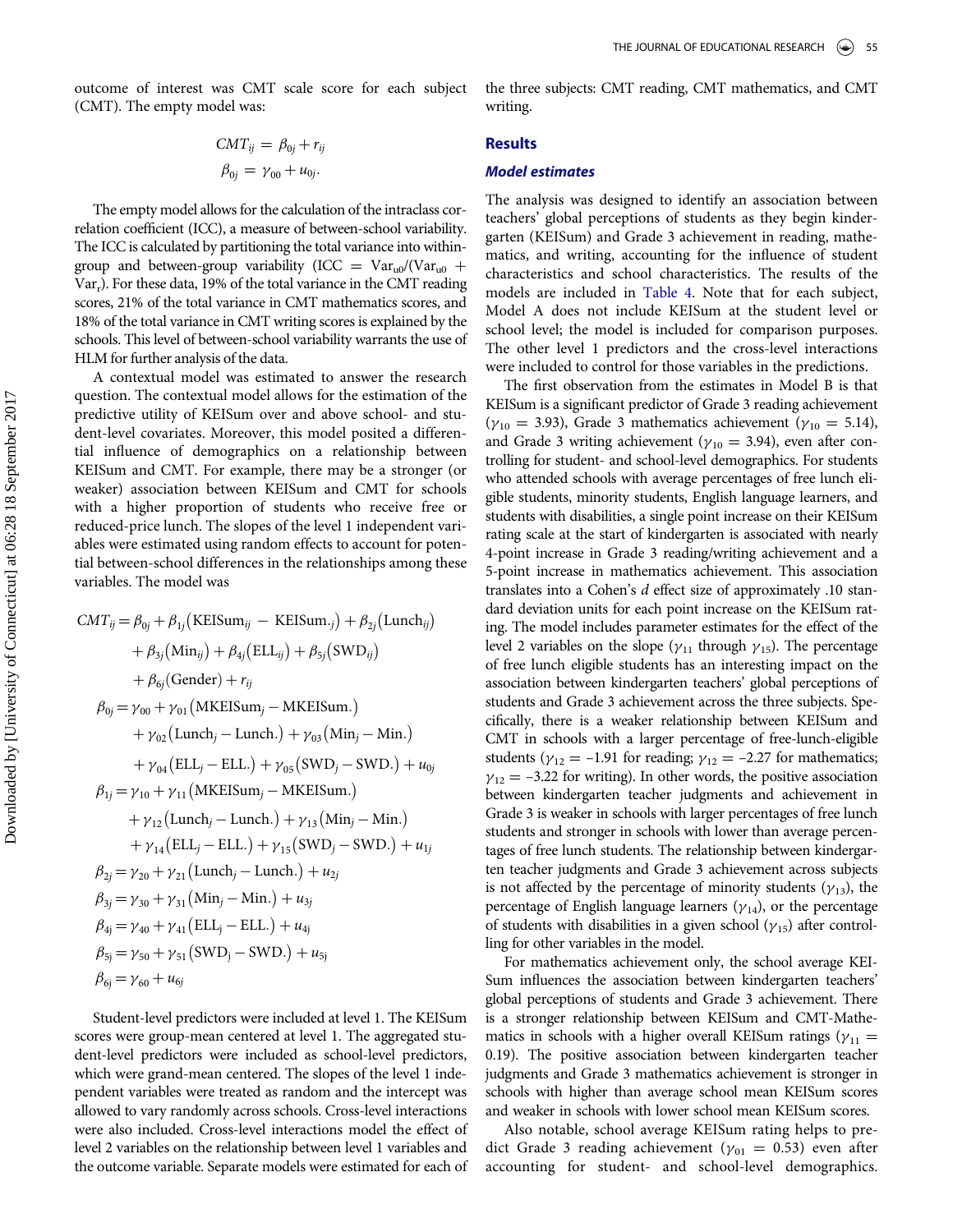| Table 4. Fixed and variance components for the predicted CMT scores by subject. |  |  |
|---------------------------------------------------------------------------------|--|--|
|---------------------------------------------------------------------------------|--|--|

|                                |                | Reading   |           | Mathematics |            | Writing   |            |
|--------------------------------|----------------|-----------|-----------|-------------|------------|-----------|------------|
|                                |                | А         | B         | Α           | В          | Α         | B          |
| Fixed components               |                |           |           |             |            |           |            |
| For intercept                  |                |           |           |             |            |           |            |
| Intercept                      | $\gamma_{00}$  | 254.78    | 250.84    | 271.70      | 266.49     | 275.12    | 271.27     |
| <b>MKEISum</b>                 | $\gamma_{01}$  |           | 0.53      |             | (0.40)     |           | (0.05)     |
| L <sub>2</sub> Lunch           | $y_{02}$       | $-29.29$  | $-29.91$  | $-37.85$    | $-39.46$   | $-32.21$  | $-34.42$   |
| L2 Minority                    | $y_{03}$       | (6.95)    | (6.79)    | 9.52        | (8.74)     | (7.10)    | (6.67)     |
| L <sub>2</sub> _ELL            | $y_{04}$       | 10.84     | (6.12)    | 19.47       | (12.50)    | $(-0.10)$ | $(-5.40)$  |
| L <sub>2_SWD</sub>             | $y_{05}$       | $-15.64$  | $-18.37$  | $(-15.35)$  | $(-20.12)$ | $-24.99$  | $(-27.68)$ |
| For slopes                     |                |           |           |             |            |           |            |
| <b>KEISum</b>                  | $\gamma_{10}$  |           | 3.93      |             | 5.14       |           | 3.94       |
| <b>MKEISum</b>                 | $y_{11}$       |           | (0.07)    |             | 0.19       |           | (0.09)     |
| L <sub>2</sub> Lunch           | $y_{12}$       |           | $-1.91$   |             | $-2.27$    |           | $-3.22$    |
| L2 Min                         | $y_{13}$       |           | (0.29)    |             | (0.45)     |           | (0.77)     |
| L2 ELL                         | $\gamma_{14}$  |           | $(-1.61)$ |             | $(-1.23)$  |           | $(-1.68)$  |
| L2 SWD                         | $y_{15}$       |           | (1.83)    |             | (3.05)     |           | (2.26)     |
| L1 Lunch                       | $y_{20}$       | $-14.99$  | $-11.02$  | $-16.44$    | $-11.22$   | $-15.96$  | $-11.93$   |
| L <sub>2</sub> Lunch           | $y_{21}$       | 8.17      | (4.10)    | 5.94        | (0.98)     | 10.03     | 5.18       |
| L1 Minority                    | $y_{30}$       | $-11.81$  | $-9.64$   | $-17.24$    | $-14.39$   | $-10.19$  | $-8.00$    |
| L2 Minority                    | $y_{31}$       | $(-4.85)$ | $-5.95$   | $(-3.39)$   | $(-4.60)$  | $(-2.26)$ | $(-2.97)$  |
| L1_ELL                         | $\gamma_{40}$  | $-30.06$  | $-22.09$  | $-24.27$    | $-13.66$   | $-21.02$  | $-13.10$   |
| L <sub>2</sub> _ELL            | $y_{41}$       | 22.82     | (11.90)   | (23.89)     | (9.83)     | (5.23)    | $(-9.40)$  |
| L1_SWD                         | $y_{50}$       | $-41.38$  | $-31.99$  | $-41.59$    | $-29.35$   | $-40.96$  | $-31.31$   |
| L <sub>2_SWD</sub>             | $y_{51}$       | 32.43     | (19.78)   | (22.70)     | (8.94)     | 30.38     | (17.20)    |
| L1 Gender                      | $\gamma$ 60    | $-1.89$   | 0.90      | 5.04        | 8.65       | $-18.05$  | $-15.24$   |
| Variance components<br>Level 2 |                |           |           |             |            |           |            |
| Intercept                      | u <sub>0</sub> | 72.29     | 72.62     | 146.00      | 148.60     | 164.19    | 160.85     |
| Slope                          |                |           |           |             |            |           |            |
| <b>KEISum</b>                  | $u_1$          |           | 1.80      |             | 3.02       |           | 1.15       |
| L1 Lunch                       | u <sub>2</sub> | 41.93     | (32.68)   | (54.68)     | 47.98      | (18.34)   | (12.94)    |
| L1 Minority                    | u <sub>3</sub> | 60.27     | 41.17     | 51.23       | (31.86)    | (27.67)   | (19.43)    |
| L1 ELL                         | $U_4$          | (56.37)   | 87.79     | (81.71)     | (101.70)   | (28.19)   | (65.44)    |
| L1 SPED                        | u <sub>5</sub> | 191.21    | 177.54    | 162.88      | 139.55     | (80.50)   | (71.73)    |
| L1_Gender                      | $U_6$          | (3.56)    | (4.83)    | 10.89       | 15.81      | (19.70)   | (17.27)    |
| Level 1                        | $\mathsf{r}$   | 1128.77   | 1014.65   | 1782.82     | 1589.91    | 1474.01   | 1354.26    |
| Deviance                       |                | 290064.68 | 287240.39 | 303482.90   | 300453.53  | 297760.13 | 295469.69  |

<span id="page-8-0"></span>Note. Nonsignificant parameters are noted in italics parenthetically.

Schools with higher mean KEISum ratings also tend to have higher Grade 3 reading achievement, even after controlling for the school demographic variables. Kindergarten teacher ratings are associated with Grade 3 reading achievement at the school level as well. This pattern is not evident for Mathematics or Writing.

Comparisons of the [Table 4](#page-8-0) variance components across Models A and B at level 1  $(r)$  help to quantify the reduction in variance gained by the inclusion of KEI information in the prediction of CMT reading scale scores in Grade 3. This pattern was not significant for Mathematics and Writing. Comparison of Model A to Model B indicates that the inclusion of KEISum information explains approximately 10% of the within-school variability across the subjects, above and beyond student demographics (10.1% for reading; 10.8% for mathematics; 8.1% for writing). Teachers' global perceptions of students as they begin kindergarten are predictive of Grade 3 achievement across subjects.

# Model predictions

We created predicted CMT reading scale from the HLM to offer context to these model estimates (see [Table 5\)](#page-9-0). At the student level, four circumstances were considered for a

hypothetical female student who is neither an English language learner nor receiving special education services:

- Minority and eligible for free or reduced-price lunch;
- $\bullet$ Nonminority but eligible for free or reduced-price lunch;
- $\bullet$ Minority but not eligible for free or reduced-price; and
- Neither minority nor eligible for free or reduced-price lunch.

Predicted scale scores for male students with this demographic profile would be 0.88 points lower than the values contained within the table. The school-mean-KEISum was held constant at the grand mean for the predictions. Two hypothetical schools were considered. The first school was both high minority (MIN  $= 68\%$ ) and high free lunch eligible students  $(LUNCH = 72%)$  and the other was had a low proportion of minority students ( $MIN = 3\%$ ) and free lunch eligible students (LUNCH  $=$  5%). These schools represent proportions of one standard deviation above and below the mean, respectively. For clarity, [Table 4](#page-8-0) is shaded to represent the cut scores for each proficiency band for the CMT results (below basic  $= 100-201$ , basic = 202–216, proficient = 217–234, goal = 235–278, and advanced  $= 279-400$ ).

There are two points to note in the table. First, the students with low KEISum ratings (KEISum  $= 6-8$ ) in a hypothetical high minority, high poverty school tend to have higher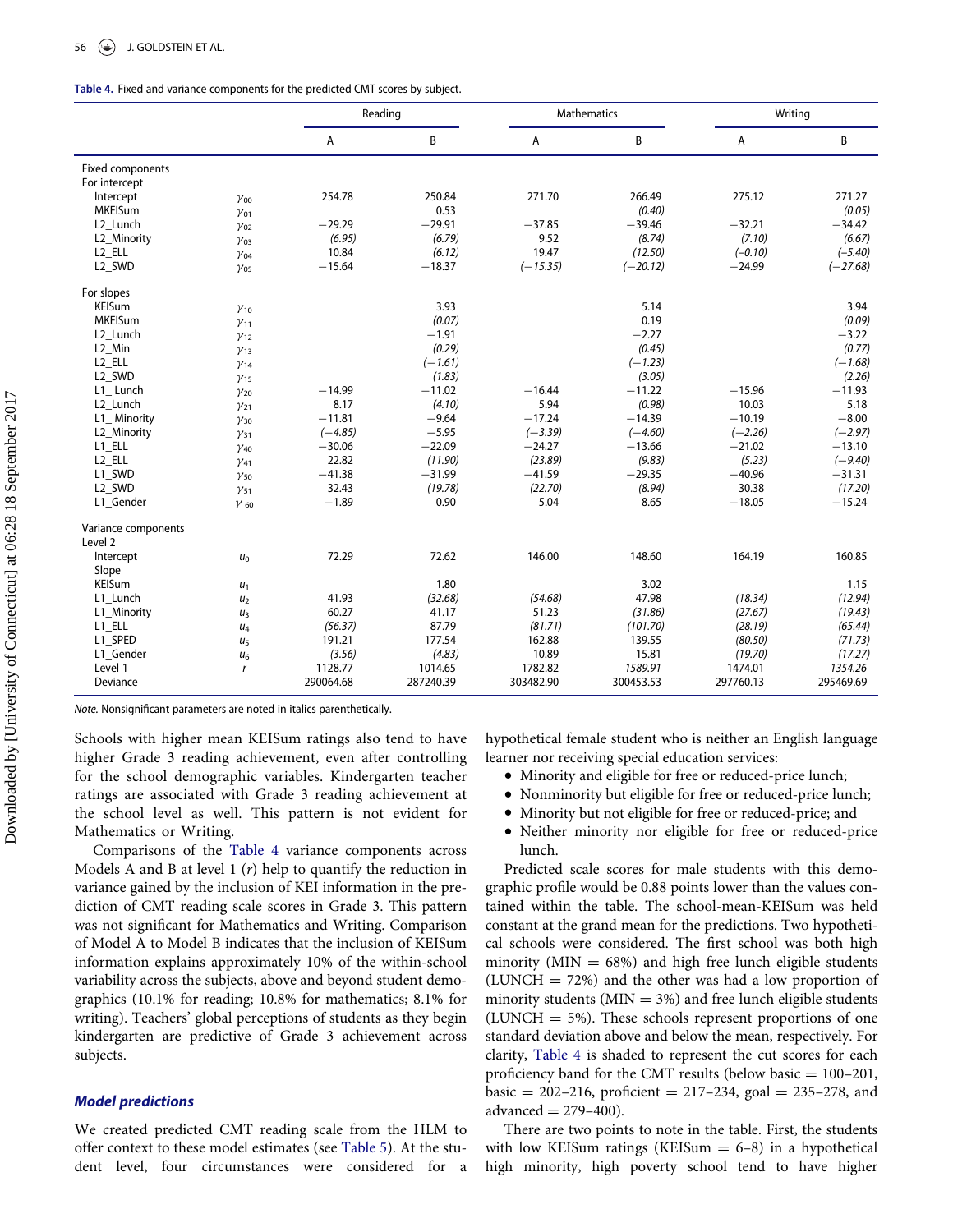<span id="page-9-0"></span>Table 5. Predicted CMT reading scale scores for non-special education, non-English language learner girls in two schools.

|     | High-minority, high-poverty school<br>student demographics |                           |                             |                               |                         | Low-minority, low-poverty school<br>student demographics |                             |                               |  |
|-----|------------------------------------------------------------|---------------------------|-----------------------------|-------------------------------|-------------------------|----------------------------------------------------------|-----------------------------|-------------------------------|--|
| KEI | Free lunch/<br>minority                                    | No free<br>lunch/minority | Free lunch/<br>not minority | No free<br>lunch/not minority | Free lunch/<br>minority | No free<br>lunch/minority                                | Free lunch/<br>not minority | No free<br>lunch/not minority |  |
| 6   | 134                                                        | 144                       | 146                         | 155                           | 123                     | 135                                                      | 131                         | 143                           |  |
|     | 147                                                        | 156                       | 158                         | 168                           | 139                     | 152                                                      | 147                         | 160                           |  |
| 8   | 159                                                        | 169                       | 170                         | 180                           | 156                     | 168                                                      | 164                         | 176                           |  |
| 9   | 171                                                        | 181                       | 183                         | 193                           | 172                     | 185                                                      | 180                         | 192                           |  |
| 10  | 184                                                        | 193                       | 195                         | 205                           | 189                     | 201                                                      | 197                         | 209                           |  |
| 11  | 196                                                        | 206                       | 207                         | 217                           | 205                     | 217                                                      | 213                         | 225                           |  |
| 12  | 208                                                        | 218                       | 220                         | 230                           | 222                     | 234                                                      | 229                         | 242                           |  |
| 13  | 221                                                        | 230                       | 232                         | 242                           | 238                     | 250                                                      | 246                         | 258                           |  |
| 14  | 233                                                        | 243                       | 245                         | 254                           | 254                     | 267                                                      | 262                         | 275                           |  |
| 15  | 245                                                        | 255                       | 257                         | 267                           | 271                     | 283                                                      | 279                         | 291                           |  |
| 16  | 258                                                        | 268                       | 269                         | 279                           | 287                     | 300                                                      | 295                         | 308                           |  |
| 17  | 270                                                        | 280                       | 282                         | 291                           | 304                     | 316                                                      | 312                         | 324                           |  |
| 18  | 283                                                        | 292                       | 294                         | 304                           | 320                     | 333                                                      | 328                         | 340                           |  |

predicted scores than students with the same KEISum rating in a low minority, low poverty school. Alternatively, students with higher KEISum ratings (KEI  $= 16-18$ ) tend to have much higher predicted scores in a low-minority, low-poverty school than a high-minority, high-poverty school, regardless of their individual demographics. Second, there is overlap in the predicted score distributions when students in the middle of the distribution are compared between schools. Note, for example that a nonminority student who is not eligible for free/reducedprice lunch in a high-needs school with a KEISum rating of 12 has a predicted CMT reading score of 230, while a minority student who is eligible for free/reduced-price lunch in a low-needs school has a predicted score of 222. Finally, predicted CMT reading scale scores for students with lower KEISum ratings (6–9) remained at below basic in both demographic scenarios.

## **Discussion**

HLM analyses with a large-scale data set demonstrated that teachers' perceptions of their students at the start of kindergarten was related to achievement in Grade 3, even after accounting for student- and school-level demographics. Additionally, the analyses showed that this association was weaker in schools with greater numbers of free lunch eligible students.

#### Predictive validity of kindergarten teacher judgments

These analyses tell the story of one state system in which teacher ratings of students' skills from October of their kindergarten year are associated with performance on the state's summative assessment nearly four years in the future. This association exists across schools even after accounting for differences in student and school demographics. Though several studies question the validity of teacher predictions (Bates & Nettlebeck, [2001](#page-10-9); Begeny et al., [2008;](#page-10-8) Begeny, Krouse, Brown, & Mann, [2011;](#page-10-12) Hamilton & Shin, [2003](#page-11-24)), our results suggest a different pattern. This discrepancy may be because teachers in this study were not explicitly asked to define or predict achievement. Rather, teachers were asked for broad ratings of their students' skills, and those ratings were used to define a global measure of teacher judgments at the start of kindergarten. Kindergarten teachers were not asked to categorize or characterize their students' future performance. Further, those often-cited studies were based on very small samples of students. Similar to earlier studies, (Flynn & Rahbar, [1998](#page-11-41); Speece et al., [2011;](#page-12-4) Teisl et al., [2001\)](#page-12-5), this study connected kindergarten teacher judgments to later academic difficulties. Lower ratings by kindergarten teachers were associated with lower scores on the state's summative assessment in Grade 3. The model predictions showed that kindergarten students with the lowest ratings from their kindergarten teachers had Grade 3 reading achievement scores that were below basic. Alternatively, students with the highest ratings had the highest predicted Grade 3 scores. Similarly, Halle et al. [\(2012\)](#page-11-20) found that children who entered with stronger school readiness skills tended to maintain their advantage over time, while children who entered with lower school readiness skills tended to maintain their relative disadvantage over time.

# Demographic variable associations

This study also showed that the association between teacher judgments of their students as they begin kindergarten and Grade 3 achievement may be moderated by the percentage of free lunch eligible students, an indicator of poverty. This association was weaker for schools with greater proportions of free lunch eligible students. Score predictions helped to illustrate these complex relationships for hypothetical students in different types of schools. As an example, the illustration shows two minority students who are eligible for free or reduced-price lunch who both have a KEISum of 12. The student in a high minority, high poverty school has a predicted summative assessment score in the Basic range while the student in the low minority, low poverty school has a predicted score in the proficient range. Alternatively, we can consider two nonminority students who are not eligible for free or reduced-price lunch with a KEISum rating of 12. The predicted score for that child in a highminority, high-poverty school is proficient, while the predicted score for a similar child in a low-minority, low-poverty school is goal. Ready and Wright ([2011\)](#page-11-31) also found that the relationship between kindergarten teacher judgment and a standardized literacy assessment was affected by the socioeconomic context of the classroom. Their hierarchical linear modeling analysis of a national data set showed that teachers in lower SES contexts underestimated their students' abilities in kindergarten. Though our analysis showed a relationship between kindergarten teacher judgments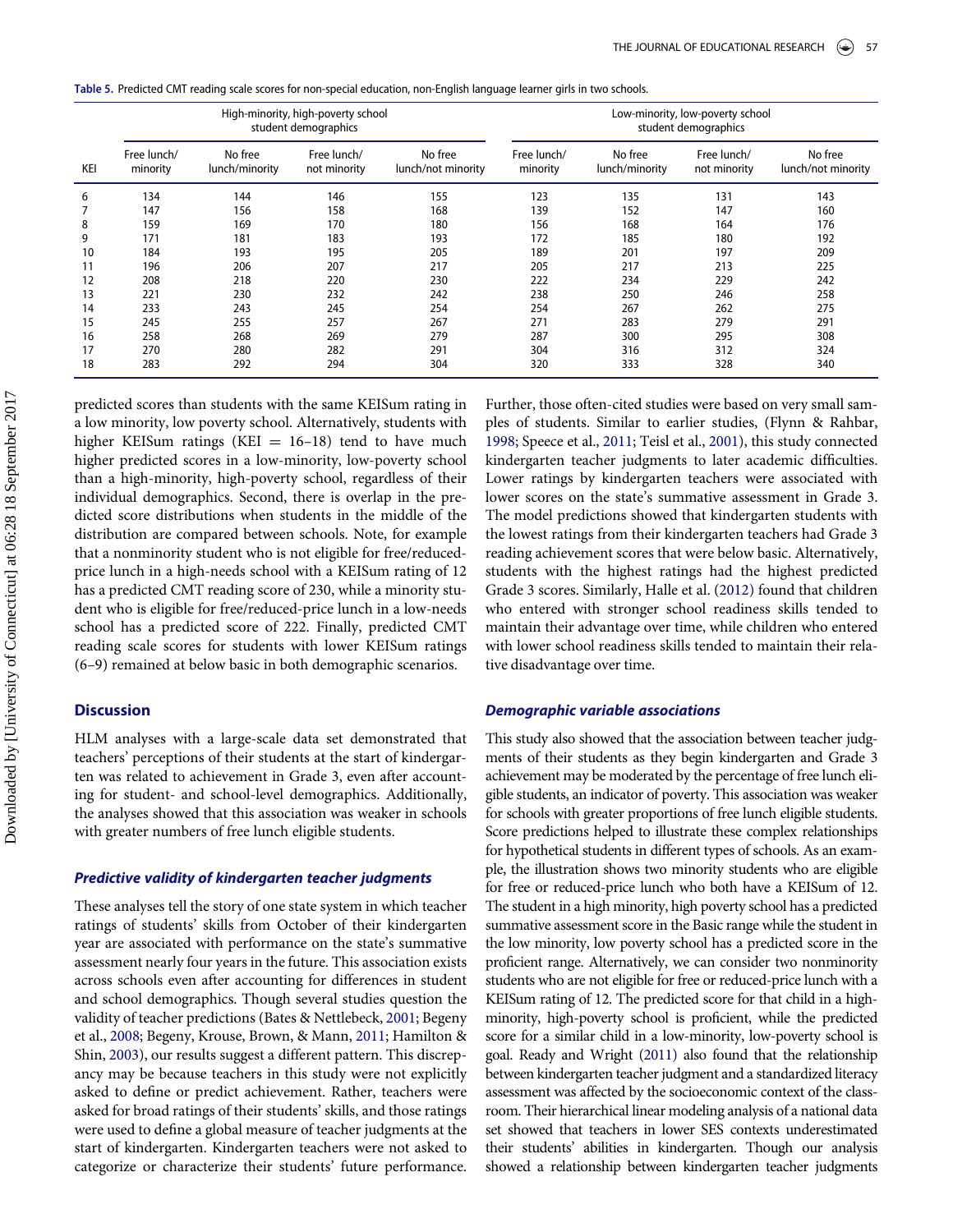and Grade 3 assessment data, we also found a moderating influence of socioeconomic context.

The complex influence of classroom context is intriguing, and we can speculate as to why this pattern might exist statewide. It is possible that teacher ratings at the start of kindergarten reflect student experience: students in schools with higher percentages of free lunch eligible students may have less knowledge at the start of school but may grow at faster rates as compared to students in schools with fewer numbers of these students. Alternatively, children who do not live in poverty may have richer early childhood experiences to prepare them for the start of kindergarten. An alternative hypothesis is that teachers in schools with a greater number of students eligible for free or reduced-price lunch are less rigorous in their efforts to complete the KEI at the start of kindergarten. Perhaps these schools are better able to overcome the readiness gap in the early years of schooling. This finding is intriguing, and further study of the variability in this gap is needed.

#### <span id="page-10-1"></span><span id="page-10-0"></span>Implications

<span id="page-10-12"></span><span id="page-10-9"></span><span id="page-10-8"></span><span id="page-10-7"></span><span id="page-10-4"></span>This study is especially relevant in light of a new focus on early childhood from the federal government. Teacher judgments of their students' academic abilities are the foundation of the educational process (Eckert & Arbolino, [2005;](#page-11-42) Salvia & Ysseldyke, [2004;](#page-11-43) Shapiro & Kratochwill, [2000\)](#page-11-44), and these judgments are especially important at the start of kindergarten. Speece et al. [\(2011\)](#page-12-4) noted that valid and efficient universal screening measures that are quick and easy to administer are needed in the field. This study suggests there is merit to a simple indicator of concern or a single evaluation of readiness in predicting later academic outcomes. Researchers and psychometricians working toward the development of kindergarten entry assessments should consider the efficacy of a single question about concern for a student's well-being in addition to complex systems of multidimensional developmental screeners, formative assessments, and summative assessments. While global teacher judgments may be accurate, there is evidence that these judgments are shaped by context. Continued efforts to reduce racial and socioeconomic isolation may help limit these associations with teacher ratings. This finding serves as a caution for researchers and policy makers alike. Preservice training and in-service professional development are critical to the success of early childhood assessment systems. Such efforts can focus on assessment fidelity issues including consistent use of assessment rubrics, reduction of bias in student observations, and appropriate assessment scenarios for young children at the start of formal schooling.

# <span id="page-10-11"></span><span id="page-10-6"></span><span id="page-10-5"></span><span id="page-10-2"></span>Limitations

<span id="page-10-10"></span><span id="page-10-3"></span>Although this research sheds light on an important issue, this study has several limitations. First, the analyses that support this study call into question the use of the KEI as it was designed. Though the instrument was written to represent six domains, there is evidence that the ratings function as a unidimensional measure of students' skills. Though the CMT has been used for nearly 30 years in Connecticut, comprehensive psychometric data to support the quality of the assessment is not publicly available. In addition, teacher-level data would have allowed for more refined conclusions about the use of teacher rating scales. Information on specific programs in place at different schools and more detailed demographic information about the schools would have also contributed to the analyses. Also, the results represent data from one cohort of students and one state's unique assessments. While these issues limits the generalizability of the findings, we believe the results of this study are instructive to the field as early childhood assessment systems begin to expand across the country.

# Funding

This research was supported in part from a contract with the Connecticut State Department of Education.

#### **References**

- Alexander, K. L., & Entwisle, D. R. (1988). Achievement in the first 2 years of school: Patterns and processes. Monographs of the Society for Research in Child Development, 53(2), 67–87.
- Alexander, K. L., & Entwisle, D. R. (1996). Schools and children at risk. In A. Booth & J. F. Dunn (Eds.), Family school links: How do they affect educational outcomes? (pp. 67–87). Mahwah, NJ: Erlbaum.
- Barnett, D. W., Macmann, G. M., Carey, K. T. (1992). Early intervention and the assessment of developmental skills: Challenges and directions. Topics in Early Childhood Special Education, 12, 21–43.
- Bates, C., & Nettelbeck, T. (2001) Primary school teachers' judgements of reading achievement. Educational Psychology: An International Journal of Experimental Educational Psychology, 21, 177–187.
- Begeny, J. C., Eckert, T. L., Montarello, S. A., & Storie, M. S. (2008). Teachers' perceptions of students' reading abilities: An examination of the relationship between teachers' judgments and students' performance across a continuum of rating methods. School Psychology Quarterly, 23  $(1), 43-55.$
- Begeny, J. C., Krouse, H. E., Brown, K. G., & Mann, C. M. (2011). Teacher judgments of students' reading abilities across a continuum of rating methods and achievement measures. School Psychology Review, 40(1), 23–38.
- Berkner, L. K., & Chavez, L. (1997). Access to postsecondary education for the 1992 high school graduates. Statistical Analysis Report, NCES 98- 105. Washington, DC: U.S. Department of Education, Office of Educational Research and Improvement, National Center for Education Statistics.
- Beswick, J. F., Douglas Willms, J., & Sloat, E. A. (2005). A comparative study of teacher ratings of emergent literacy skills and student performance on a standardized measure. Education, 26, 116–139.
- Behuniak, P., & Goldstein, J. (2011). A study of the relationship between Connecticut's Kindergarten Entrance Inventory and the Connecticut Mastery Test. Hartford, CT: Connecticut State Department of Education.
- Bowman, B., Donovan, M. S., & Burns, M. S. (Eds.). (2001). Eager to learn: Educating our preschoolers. Washington, DC: National Academy Press.
- Braswell, J. S., Lutkus, A. D., Grigg, W. S., Santapau, S. L., Tay-Lim, B. S.- H., & Johnson, M. S. (2001). The nation's report card: Mathematics 2000 (NCES 2001-517). Washington, DC: U.S. Department of Education, Office of Educational Research and Improvement, National Center for Education Statistics.
- Burkam, D. T., LoGerfo, L, Ready, D., & Lee, V. E. (2007). The differential effects of repeating kindergarten: Cognitive boost for some, cognitive bust for others. Journal of Education for Students Placed At Risk, 12, 103–136.
- Case, R., & Griffin, S. (1990). Child cognitive development: the role of central conceptual structures in the development of scientific and social thought. In C. A. Hauert (Ed.), Developmental psychology: Cognitive, perceptuo-motor, and neuropsychological perspectives (pp. 193–230). Amsterdam, the Netherlands: Elsevier Science.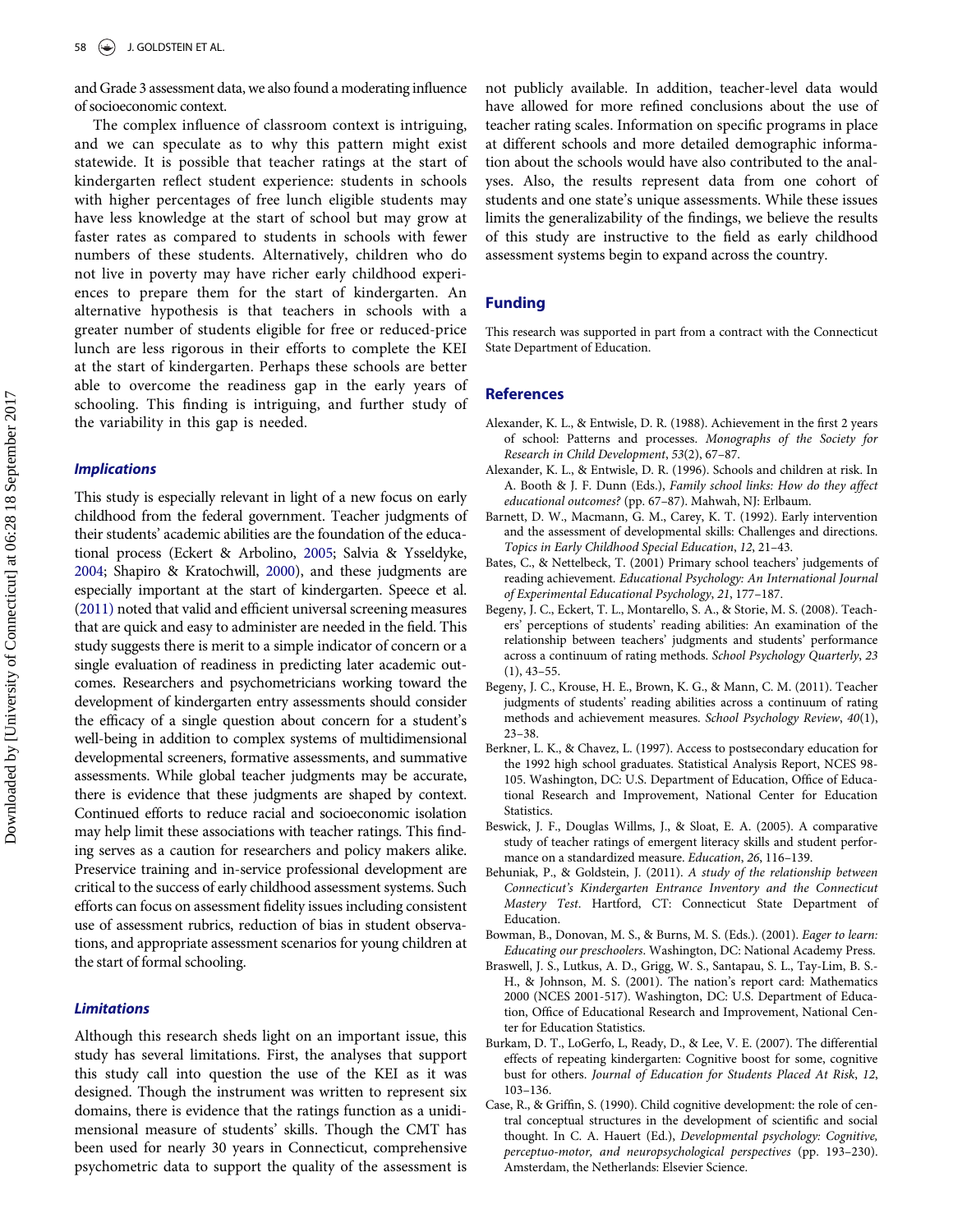- <span id="page-11-35"></span><span id="page-11-24"></span>Connecticut State Department of Education (n.d.). Fall kindergarten entrance inventory. Available online at: [http://www.csde.state.ct.us/pub](http://www.csde.state.ct.us/public/csde/cedar/assessment/kindergarten/fall.htm) [lic/csde/cedar/assessment/kindergarten/fall.htm](http://www.csde.state.ct.us/public/csde/cedar/assessment/kindergarten/fall.htm)
- <span id="page-11-36"></span><span id="page-11-27"></span>Demaray, M. K., & Elliott, S. N. (1998). Teachers' judgments of students' academic functioning: A comparison of actual and predicted performances. School Psychology Quarterly, 13, 8–24.
- <span id="page-11-12"></span><span id="page-11-9"></span>Denton, K., & West, J. (2002). Children's reading and mathematics achievement in kindergarten and first grade (NCES 2002-125). Washington, DC: National Center for Education Statistics.
- <span id="page-11-8"></span><span id="page-11-1"></span>Duncan, G. J., Dowsett, C. J., Claessens, A., Magnuson, K., Huston, A. C., Klebanov, P., … Japel, C. (2007). School readiness and later achievement. Developmental Psychology, 43, 1428–1446.
- <span id="page-11-14"></span><span id="page-11-4"></span>Duncan, G. J., & Magnuson, K. A. (2005). Can family socioeconomic resources account for racial and ethnic test score gaps? Future of Children, 15, 35–54.
- <span id="page-11-29"></span><span id="page-11-23"></span><span id="page-11-21"></span>Early Childhood Education Assessment-State Collaborative on Assessment and Student Standards. (2011). Moving forward with kindergarten readiness efforts: A position paper of the of the early childhood education assessment-state collaborative on assessment and student standards. Washington, DC: Council of Chief State School Officers.
- <span id="page-11-42"></span><span id="page-11-30"></span><span id="page-11-13"></span>Eckert, T. L., & Arbolino, L. A. (2005). The role of teacher perspectives in diagnostic and program evaluation decision-making. In R. Brown-Chidsey (Ed.), Beyond labels: Noncategorical individualized assessment methods (pp. 65–81). New York, NY: Guilford Press.
- <span id="page-11-32"></span><span id="page-11-10"></span>Entwisle, D. R., & Alexander, K. L. (1993). Entry into schools: The beginning school transition and educational stratification in the United States. Annual Review in Sociology, 19, 401–423.
- <span id="page-11-39"></span><span id="page-11-25"></span>Feinberg, A. B., & Shapiro, E. S. (2003). Accuracy of teacher judgments in predicting oral reading fluency. School Psychology Quarterly, 18, 52–65.
- <span id="page-11-26"></span><span id="page-11-18"></span>Feinberg, A. B., & Shapiro, E. S. (2009). Teacher accuracy: An examination of teacher -based judgments of students reading with differing achievement levels. The Journal of Educational Research, 102, 453–462.
- <span id="page-11-41"></span>Flynn, J. M., & Rahbar, M. H. (1998). Improving teacher prediction of children at risk for reading failure. Psychology in the Schools, 35, 163–172.
- <span id="page-11-6"></span><span id="page-11-2"></span><span id="page-11-0"></span>Francis, D. J., Fletcher, J. M., Shaywitz, B. A., Shaywitz, S. E., & Rourke, B. P. (1996). Defining learning and language disabilities: Conceptual and psychometric issues with the use of IQ tests. Language, Speech, and Hearing Services in Schools, 27, 132–143.
- <span id="page-11-40"></span><span id="page-11-15"></span>Fryer, R. G., & Levitt, S. D. (2004). Understanding the black-white test score gap in the first two years of school. Review of Economics and Statistics, 86, 447–464.
- <span id="page-11-31"></span><span id="page-11-11"></span>Fryer, R. G., & Levitt, S. D. (2006). The black-white test score gap through third grade. American Law and Economics Review, 8, 249–281.
- <span id="page-11-37"></span><span id="page-11-16"></span>Goldstein, J., & Behuniak, P. (2010). A study of the structure of the Hartford indicator data. Hartford, CT: Connecticut State Department of Education.
- Goldstein, J., & Behuniak, P. (2011). Developing a framework to define students' skills at kindergarten entry: Focus group summary report. Hartford, CT: Connecticut State Department of Education.
- <span id="page-11-38"></span><span id="page-11-17"></span>Goldstein, J., Behuniak, P., & Eastwood, M. (2011). Understanding patterns of achievement for young learners in Connecticut. Hartford, CT: Connecticut State Department of Education.
- <span id="page-11-33"></span><span id="page-11-5"></span>Goldstein, J., Eastwood, M., & Behuniak, P. (2014). Can teacher ratings of students' skills at kindergarten entry predict kindergarten retention? A quantitative analysis. Journal of Educational Research, 107, 217–229.
- <span id="page-11-43"></span><span id="page-11-34"></span><span id="page-11-3"></span>Goldstein, J., & McCoach, D. B. (2011). The starting line: Developing a structure for teacher ratings of students' skills at kindergarten entry. Early Childhood Research and Practice 13(2). Available at: [http://ecrp.](http://ecrp.uiuc.edu/v13n2/goldstein.html) [uiuc.edu/v13n2/goldstein.html](http://ecrp.uiuc.edu/v13n2/goldstein.html)
- <span id="page-11-28"></span><span id="page-11-22"></span>Gresham, F. M., & Elliott, S. N. (1990). Social skills rating system manual. Circle Pines, MN: American Guidance Service.
- <span id="page-11-44"></span><span id="page-11-19"></span>Hair, E., Halle, T., Terry-Humen, E., Lavelle, B., & Calkins, J. (2006). Children's school readiness in the ECLS-K: Predictions to academic, health, and social outcomes in first grade. Early Childhood Research Quarterly, 21, 431–454.
- <span id="page-11-20"></span><span id="page-11-7"></span>Halle, T. G., Hair, E. C., Burchinal, M., Anderson, R., & Zaslow, M. (2012). In the running for successful outcomes: Exploring the evidence for thresholds of school readiness. Washington, DC: U.S. Department of Health and Human Services, Office of the Assistant Secretary for Planning and Evaluation.
- Hamilton, C., & Shinn, M. (2003). Characteristics of word callers: An investigation of the accuracy of teachers' judgments of reading comprehension and oral reading skills. School Psychology Review, 32, 228–240.
- Hendrawan, I., & Wibowo, A. (2012). The Connecticut Mastery Test: Technical report. Durham, NC: Measurement Incorporated.
- Haskins, R., & Rouse, C. (2005). Closing achievement gaps. The future of children spring policy brief. Princeton, NJ: Princeton University and Brookings Institution.
- Jordan, N. C, Huttenlocher, J., & Levine, S. C. (1992). Differential calculation abilities in young children from middle- and low-income families. Developmental Psychology, 28, 644–653.
- Juel, C. (1988). Learning to read and write: A longitudinal study of 54 children from first through fourth grades. Journal of Educational Psychology, 80(4), 437–447.
- Kaufman, A. S., & Kaufman, N. L. (1985). Kaufman test of educational achievement- brief form. Circle Pines, MN: American Guidance Service.
- Lidz, C. (1983). Issues in assessing preschool children. In K. Paget & B. Bracken (Eds.), The psychoeducational assessment of preschool children. New York, NY: Grune and Stratton.
- Loeb, S., Bridges, M., Bassok, D., Fuller, B., & Rumberger, R. W. (2007). How much is too much? The influence of preschool centers on children's social and cognitive development. Economics of Education Review, 26, 52–66.
- Martin, S. D., & Shapiro, E. S. (2011). Examining the accuracy of teachers' judments of DIBELS performance. Psychology in the Schools, 48, 343–356.
- Mashburn, A. J., & Henry, G. T. (2004). Assessing school readiness: Validity and bias in preschool and kindergarten teachers' ratings. Educational Measurement: Issues and Practice, 23(4), 16–30.
- McCoach, D. B. (2010). Hierarchical linear modeling. In G. O. Hancock & R. O. Mueller (Eds.) The reviewer's guide to quantitative methods in the social sciences. (pp 123–140). New York, NY: Routledge.
- Mulligan, G. M., Hastedt, S., & Carroll, J. C. (2012). First-time kindergartners in 2010–11: First findings from the kindergarten rounds of the Early Childhood Longitudinal Study, Kindergarten Class of 2010–11 (ECLS-K:2011) (NCES 2012-049). Washington, DC: National Center for Education Statistics.
- National Research Council. (2008). Early childhood Assessment: Why, what, and how. Washington, DC: National Academies Press.
- Neuman, S. B., & D. Dickinson, (Eds.). (2001). The handbook of early literacy research. New York, NY: Guilford.
- Raudenbush, S. W., & Bryk, A. S. (2002). Hierarchical linear models: Applications and data analysis methods. Newbury Park, CA: Sage Publications.
- Ready, D. D., & Wright, D. L. (2011). Accuracy and inaccuracy in teachers' perceptions of young children's cognitive abilities: The role of child background and classroom context. American Educational Research Journal, 48, 335–360.
- Reardon, S. F. (2003). Sources of educational inequality: The growth of racial/ethnic and socioeconomic test score gaps in kindergarten and first grade (Working Paper 03-05R). University Park, PA: The Pennsylvania State University, Population Research Institute.
- Rumberger, R. W., & Arellano, B. (2004). Understanding and addressing the Latino achievement gap in California. (Working paper 2004-01). Berkeley, CA: UC Latino Policy Institute.
- Sabol, T. J., & Pianta, R. C. (2012). Patterns of school readiness forecast achievement and socioemotional development at the end of elementary school. Child Development, 83, 282–299.
- Salvia, J., & Ysseldyke, J. E. (2004). Assessment (9th ed.). New York, NY: Houghton Mifflin.
- Saluja, G., Scott-Little, C., & Clifford, R. M. (2000). Readiness for school: A survey of state policies and definitions. Early Childhood Research & Practice, 2, 1–19.
- Scott-Little, C., Kagan, S. L., & Clifford, R. M. (Eds.), (2003). Assessing the state of state assessments: Perspectives on assessing young children. Tallahassee, FL: SERVE.
- Shapiro, E. S., & Kratochwill, T. R. (2000). Introduction: Conducting a multidimensional behavioral assessment. In E. S. Shapiro & T. R. Kratochwill (Eds.), Conducting school-based assessments of child and adolescent behavior (pp. 1–20). New York, NY: Guilford Press.
- Shaywitz, S. E., Fletcher, J. M., Holahan, J. M., Schneider, A. E., Marchione, K. E., Stuebing, K. K., … Shaywitz, B. A. (1999). Persistence of dyslexia: The Connecticut Longitudinal Study at adolescence. Pediatrics, 104, 1351–1359.